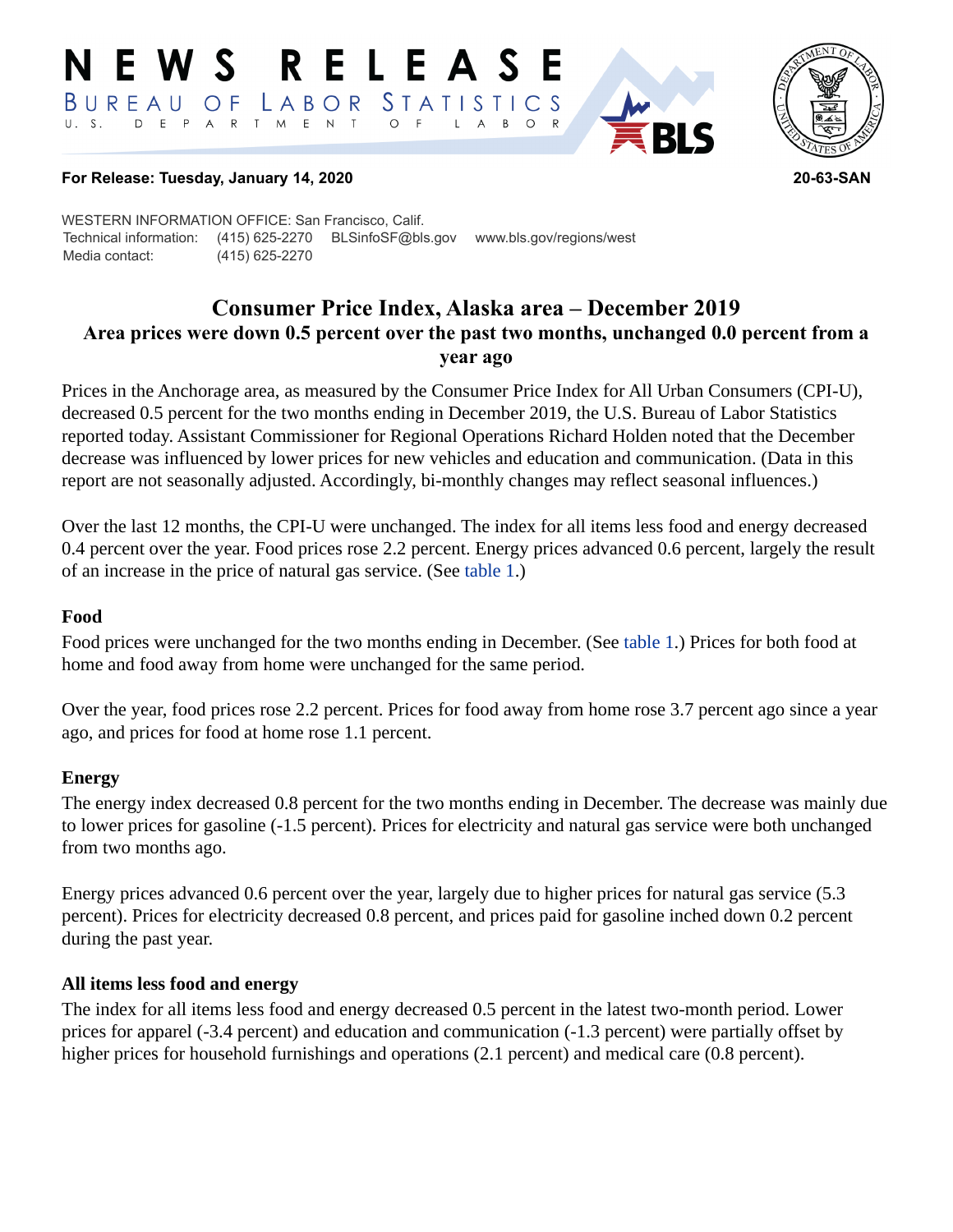Over the year, the index for all items less food and energy decreased 0.4 percent. Components contributing to the decrease included apparel (-4.0 percent), shelter (-1.3 percent), and recreation (-1.2 percent). Partly offsetting the decreases were price increases in medical care (4.7 percent) and other goods and services (3.3 percent).

## **The December 2019 Consumer Price Index for the Anchorage area is scheduled to be released on January 14, 2020.**

# **Consumer Price Index Geographic Revision for 2018**

In January 2018, BLS introduced a new geographic area sample for the Consumer Price Index (CPI). This index changed to a bimonthly publication schedule beginning in February, 2018. Additional information on the geographic revision is available at: [www.bls.gov/cpi/additional-resources/geographic](https://www.bls.gov/cpi/additional-resources/geographic-revision-2018.htm)[revision-2018.htm.](https://www.bls.gov/cpi/additional-resources/geographic-revision-2018.htm)

Historical data, including semiannual and annual averages, are available at: [www.bls.gov/cpi/data.htm](https://www.bls.gov/cpi/data.htm)

# **Technical Note**

The Consumer Price Index (CPI) is a measure of the average change in prices over time in a fixed market basket of goods and services. The Bureau of Labor Statistics publishes CPIs for two population groups: (1) a CPI for All Urban Consumers (CPI-U) which covers approximately 89 percent of the total population and (2) a CPI for Urban Wage Earners and Clerical Workers (CPI-W) which covers 28 percent of the total population. The CPI-U includes, in addition to wage earners and clerical workers, groups such as professional, managerial, and technical workers, the self-employed, short-term workers, the unemployed, and retirees and others not in the labor force.

The CPI is based on prices of food, clothing, shelter, and fuels, transportation fares, charges for doctors' and dentists' services, drugs, and the other goods and services that people buy for day-to-day living. Each month, prices are collected in 87 urban areas across the country from about 6,000 housing units and approximately 24,000 retail establishments--department stores, supermarkets, hospitals, filling stations, and other types of stores and service establishments. All taxes directly associated with the purchase and use of items are included in the index.

The index measures price changes from a designated reference date (1982-84) that equals 100.0. An increase of 16.5 percent, for example, is shown as 116.5. This change can also be expressed in dollars as follows: the price of a base period "market basket" of goods and services in the CPI has risen from \$10 in 1982-84 to \$11.65. For further details see the CPI home page on the Internet at [www.bls.gov/cpi](https://www.bls.gov/cpi/) and the *BLS Handbook of Methods, Chapter 17, The Consumer Price Index*, available on the Internet at [www.bls.gov/opub/hom/](https://www.bls.gov/opub/hom/homch17_a.htm) [homch17\\_a.htm](https://www.bls.gov/opub/hom/homch17_a.htm).

In calculating the index, price changes for the various items in each location are averaged together with weights that represent their importance in the spending of the appropriate population group. Local data are then combined to obtain a U.S. city average. Because the sample size of a local area is smaller, the local area index is subject to substantially more sampling and other measurement error than the national index. In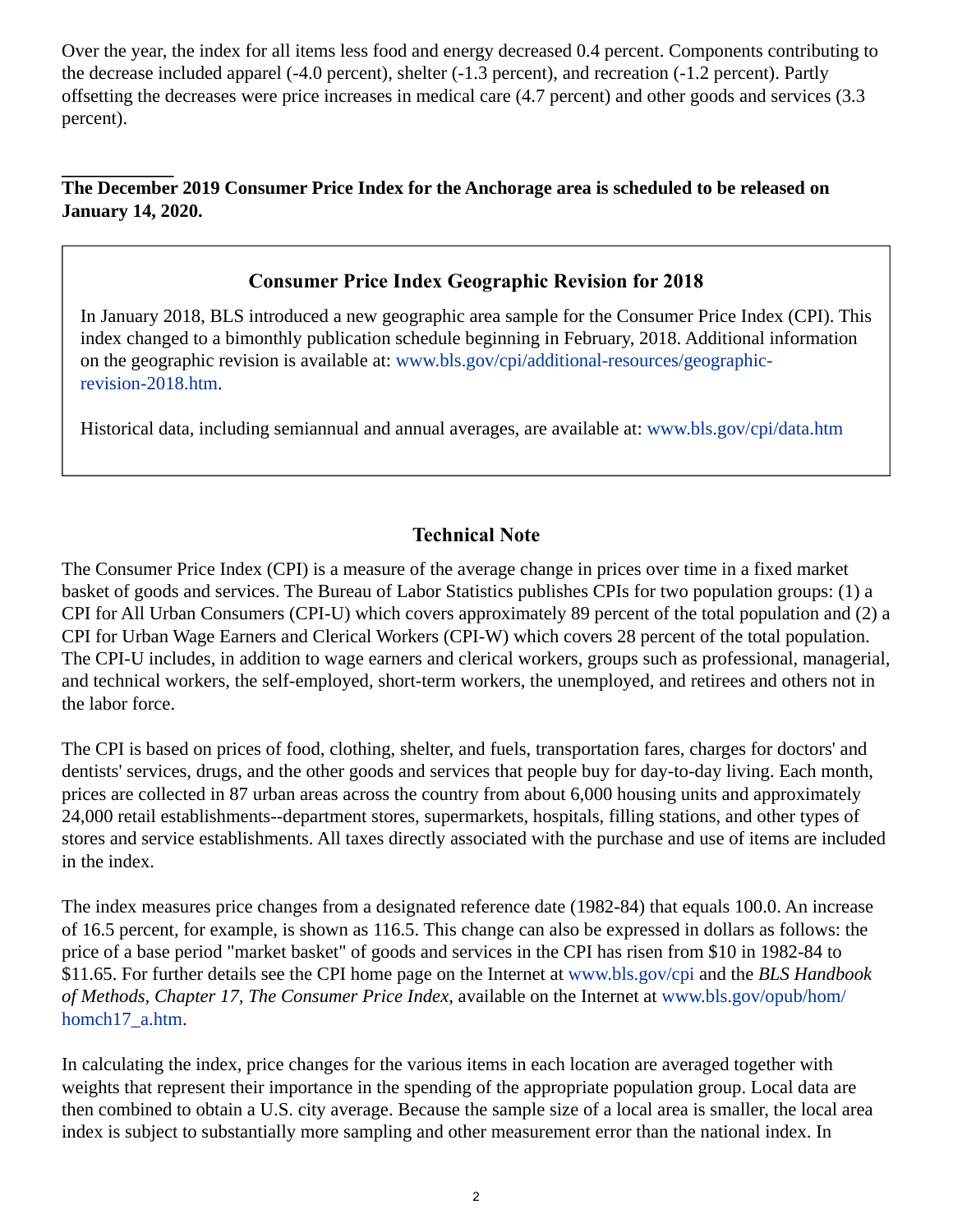addition, local indexes are not adjusted for seasonal influences. As a result, local area indexes show greater volatility than the national index, although their long-term trends are quite similar. NOTE: Area indexes do not measure differences in the level of prices between cities; they only measure the average change in prices for each area since the base period.

The Urban Alaska area covered in this release consists of Anchorage and Matanuska-Susitna Borough in the State of Alaska.

Information in this release will be made available to sensory impaired individuals upon request. Voice phone: 202-691-5200; Federal Relay Service: 1-800-877-8339.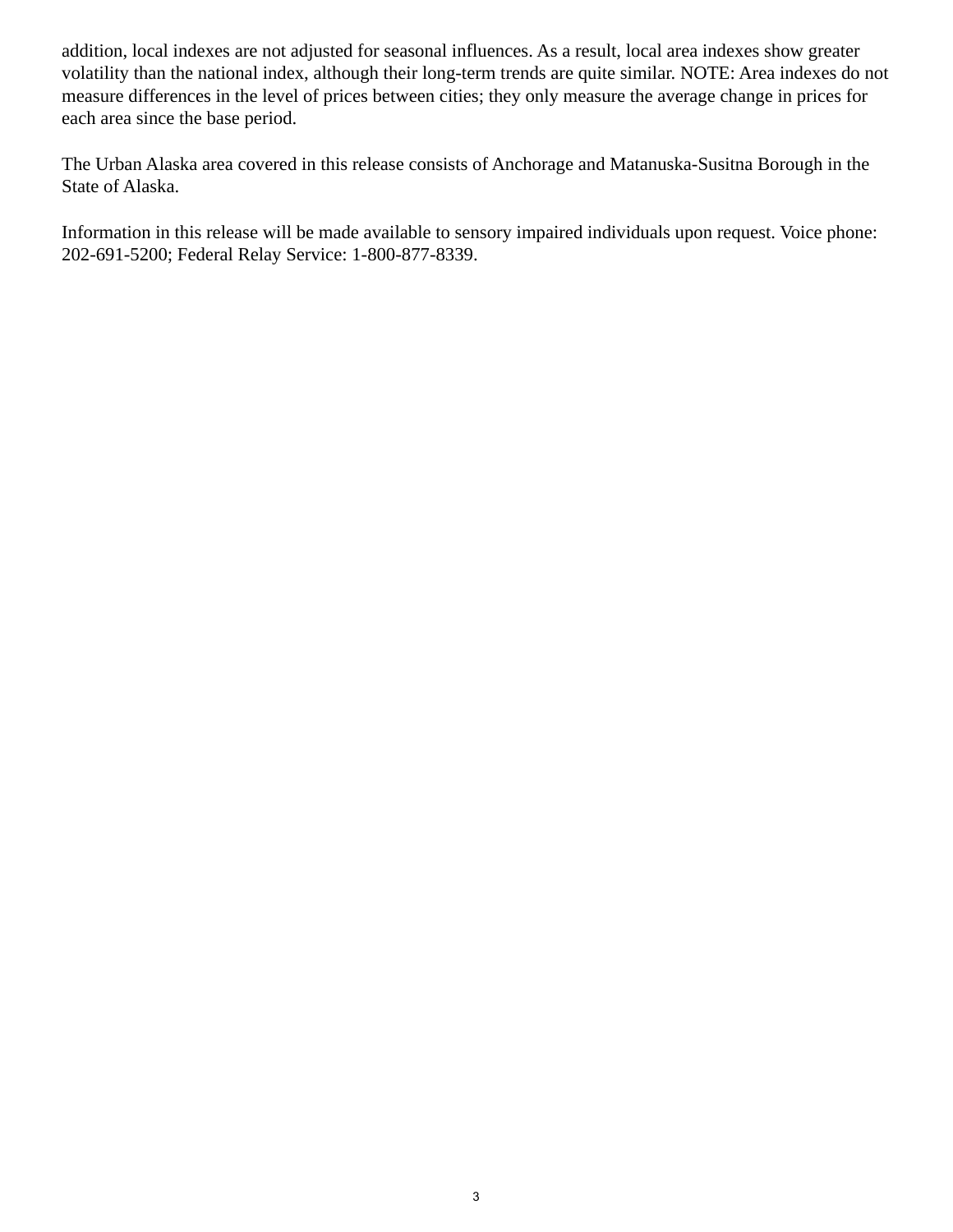#### <span id="page-3-0"></span>**Table 1. Consumer Price Index for All Urban Consumers (CPI-U): Indexes and percent changes for selected periods Urban Alaska (1982-84=100 unless otherwise noted)**

| Item and Group                                | Indexes      |              |              | Percent change from- |              |              |
|-----------------------------------------------|--------------|--------------|--------------|----------------------|--------------|--------------|
|                                               | Oct.<br>2019 | Nov.<br>2019 | Dec.<br>2019 | Dec.<br>2018         | Oct.<br>2019 | Nov.<br>2019 |
| <b>Expenditure category</b>                   |              |              |              |                      |              |              |
|                                               | 227.552      |              | 226.527      | 0.0                  | $-0.5$       |              |
|                                               | 607.367      |              | 604.633      |                      |              |              |
|                                               | 216.673      |              | 216.444      | 2.1                  | -0.1         |              |
|                                               | 222.343      |              | 222.266      | 2.2                  | 0.0          |              |
|                                               | 214.477      | 214.926      | 214.390      | 1.1                  | 0.0          | $-0.2$       |
| Cereals and bakery products                   | 227.795      |              | 227.741      | 7.5                  | 0.0          |              |
| Meats, poultry, fish, and eggs                | 196.159      |              | 199.793      | $-0.2$               | 1.9          |              |
| Dairy and related products                    | 210.809      |              | 205.880      | 4.2                  | $-2.3$       |              |
| Fruits and vegetables                         | 338.397      |              | 336.725      | 3.4                  | $-0.5$       |              |
| Nonalcoholic beverages and beverage           | 149.170      |              | 147.453      | -3.5                 | $-1.2$       |              |
|                                               | 175.072      |              | 175.554      | $-2.2$               | 0.3          |              |
|                                               | 232.445      |              | 232.381      | 3.7                  | 0.0          |              |
|                                               | 159.562      |              | 158.065      | 0.8                  | $-0.9$       |              |
|                                               | 205.984      |              | 206.020      | $-0.7$               | 0.0          |              |
|                                               | 204.584      | 204.914      | 204.161      | $-1.3$               | $-0.2$       | $-0.4$       |
| Rent of primary residence(2)                  | 199.771      | 199.888      | 198.473      | $-2.6$               | $-0.6$       | $-0.7$       |
| Owners' equiv. rent of residences(2)          | 205.927      | 206.422      | 205.857      | $-0.3$               | 0.0          | $-0.3$       |
| Owners' equiv. rent of primary                | 205.927      | 206.422      | 205.857      | $-0.3$               | 0.0          | $-0.3$       |
|                                               | 360.437      |              | 360.488      | 2.4                  | 0.0          |              |
|                                               | 379.384      | 379.271      | 379.256      | 1.4                  | 0.0          | 0.0          |
|                                               | 422.871      | 422.871      | 422.871      | 1.5                  | 0.0          | 0.0          |
|                                               | 373.728      | 373.728      | 373.728      | $-0.8$               | 0.0          | 0.0          |
| Utility (piped) gas service                   | 483.350      | 483.350      | 483.350      | 5.3                  | 0.0          | 0.0          |
| Household furnishings and operations          | 128.620      |              | 131.335      | 0.9                  | 2.1          |              |
|                                               | 155.878      |              | 150.610      | -4.0                 | $-3.4$       |              |
|                                               | 225.017      |              | 221.517      | $-1.2$               | $-1.6$       |              |
|                                               | 235.303      |              | 231.099      | $-1.6$               | $-1.8$       |              |
| New and used motor vehicles(3)                |              |              | 109.313      |                      |              |              |
|                                               |              |              | 246.367      |                      |              |              |
|                                               | 259.331      |              | 255.478      | $-1.5$               | $-1.5$       |              |
|                                               | 246.542      | 252.268      | 242.916      | $-0.2$               | $-1.5$       | $-3.7$       |
|                                               | 247.496      | 253.034      | 243.669      | $-0.2$               | $-1.5$       | $-3.7$       |
| Gasoline, unleaded regular(4)                 | 238.220      | 243.750      | 234.358      | -1.0                 | $-1.6$       | $-3.9$       |
| Gasoline, unleaded midgrade(4)(5)             | 238.323      | 243.764      | 236.199      | 1.6                  | $-0.9$       | $-3.1$       |
| Gasoline, unleaded premium(4)                 | 254.099      | 258.550      | 250.937      | 3.6                  | $-1.2$       | $-2.9$       |
| Motor vehicle insurance(1)                    | 926.761      |              | 895.661      | $-11.1$              | $-3.4$       |              |
|                                               | 625.275      |              | 630.543      | 4.7                  | 0.8          |              |
|                                               | 129.878      |              | 128.981      | $-1.2$               | $-0.7$       |              |
| Education and communication(3)                | 115.361      |              | 113.834      | $-0.4$               | $-1.3$       |              |
| Tuition, other school fees, and child care(1) | 748.486      |              |              |                      |              |              |
|                                               | 361.859      |              | 365.348      | 3.3                  | 1.0          |              |
| <b>Commodity and service group</b>            |              |              |              |                      |              |              |
|                                               | 227.552      |              | 226.527      | 0.0                  | $-0.5$       |              |
|                                               | 184.448      |              | 182.804      | 0.0                  | $-0.9$       |              |
| Commodities less food & beverages             | 167.630      |              | 165.428      | $-1.1$               | $-1.3$       |              |
| Nondurables less food & beverages             | 215.767      |              | 211.982      | $-1.1$               | $-1.8$       |              |
|                                               |              |              | 125.924      | $-1.1$               |              |              |
|                                               | 264.640      |              | 264.179      | 0.0                  | $-0.2$       |              |